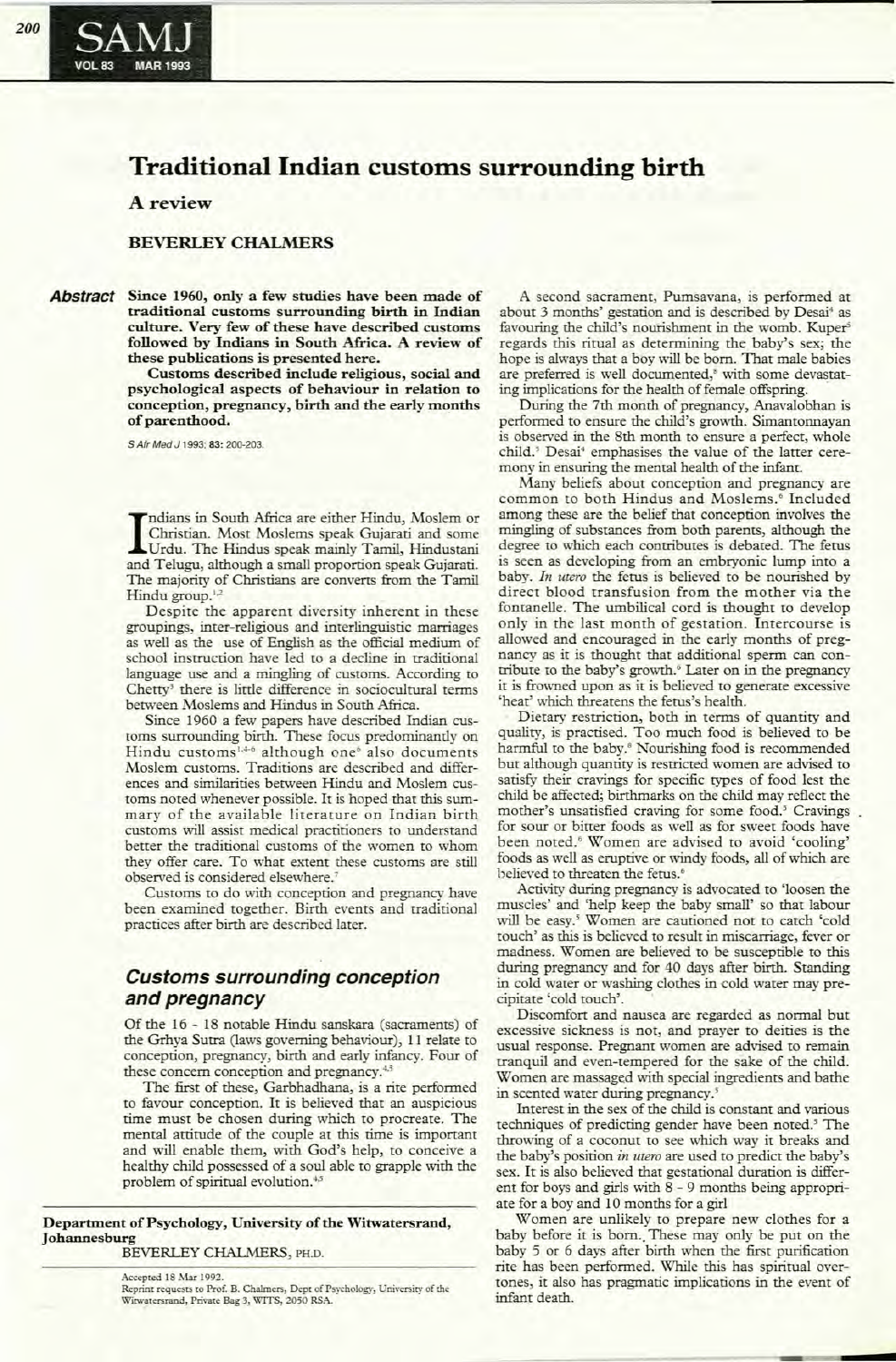

Superstitious beliefs are also common during pregnancy and everyday objects may be regarded as omens. According to Kuper' the sight of a green toad, a chameleon or an accident is inauspicious. The crossing of a rope or chain to which an animal has been tied is avoided as this might be responsible for the umbilical cord strangling the baby.<sup>1,5</sup>

During pregnancy women are believed to be particularly susceptible to cosmic changes. An eclipse is considered a time of danger during which women must stay indoors. Women are advised to avoid using sharp instruments such as knives or scissors at this time, as this is likely to result in a baby with a harelip, a misshapen head, a clubfoot or some other abnormality.' During the 'dark turning point', i.e. the eclipse, intercourse is not allowed.

#### **Birth**

Women return to their mother's home about 1 month before delivery.' Traditionally, among both Moslem and Hindu groups, birth takes place in an isolated part of the house attended by a traditional birth attendant of a lower caste who is able to dispose of the polluting byproducts of birth.<sup>5,6</sup> The woman will also be attended by her own mother and by experienced family members or neighbours who provide support and sympathy.<sup>5</sup> If the birth is attended by a doctor, as occurs more often today, the traditional midwife will generally be called to attend the mother in the post-partum period.'

Husbands, and indeed all the men of the household, are banished from the house from the time that the waters break until the child is born. Birth is considered to be too unpleasant a sight for men to witness and is also regarded as defiling."

Women labour in a supported seated position.<sup>6</sup> During the actual delivery the house is completely shuttered and closed to protect the mother and her baby from malevolent spirits, ghosts or demons which are attracted by the blood and contamination. Protection against these spiritual forces is sought; for example, the woman may carry something made of iron as this is believed to have protective properties.

If the delivery proves problematic, a doctor may be called or the woman may be taken to hospital.' Alternatively, or in addition, relatives are called upon to pray and some might make a special vow to be fulfilled after the safe delivery of the baby. The woman may be anointed with specially sanctified ashes. The assistance of a person with knowledge of powerful mantras (sacred sounds or phrases) is sought. He is asked to recite one over a bowl of water; the water is then given to the mother to drink.

As the birth horoscope must later be calculated, it is important to note the exact moment of delivery.<sup>6</sup> This forms part of the sacramental rite associated with the actual birth, called Jatkarem<sup>4,5</sup> or the Chattie ceremony.<sup>4</sup>

Among Moslems it is important that soon after birth someone close to the family whispers the name, Allah, into the child's ear.'

After delivery, it is important not to draw the attention of malevolent spirits to the child." Notification of the birth is therefore indirect. A message is sent to the father requesting him to come immediately to the house and to throw one type of object over the house if the child is a boy or another if it is a girl. These actions are believed to promote the child's later manly or womanly qualities. No external notification of the child's birth is given, however, until after the cord has been cut and tied. It is believed that if the sex of the child is acknowledged before this the safety of the mother and the baby will be jeopardised. Neighbours and friends are notified

of the birth later. Different foods are presented to them depending on whether the child is a boy or a girl."

A baby born with a cauI ('crown') or with the cord around its neck ('garland') is believed to be a cause of family friction unless set rituals are performed. It is important that the maternal uncle and sometimes the father do not see the baby until the completion of these rituals, which may take up to 40 days. The father then sees the baby for the first time in a mirror.<sup>1,5</sup> Among the Tamil, before the maternal uncle may see the child, a rooster is sacrificed and he must be shown the entrails which are then placed around that baby's neck.<sup>14</sup>

A child born in a breech position is regarded as having special powers of healing, panicularly for those suffering from cramps, sprains or muscular injury. Stroking the affected parts on three occasions with the child's foot is believed to give relief.'

Explanations of any abnormalities are either spiritual, psychological or philosophical.' For instance such misfortune is seen as 'God's will' or 'karma', or as punishment for a sin committed in a previous life or performed in the present life. Infanticide is frowned upon.'

#### **The postpartum period**

The new mother in confined to a dimly lit, isolated part of the house during the postpartum period as she is regarded as unclean.<sup>8</sup> She is not given food until the day after delivery as she is believed to be too exhausted." She is first given pepper water, a strongly spiced chilli and garlic broth believed to warm the body. As it is feared that the new mother might suffer from 'cool illness' she must be given hot nourishment, such as coffee or hot water, rather than cooling substances like tea. Women are believed to be susceptible to 'cool illness' after birth because of the abrupt loss of the mother's blood and body heat when the baby is born.<sup>6</sup> A distilled alcoholic drink like brandy may be given on medicinal grounds as a tonic with healing properties.

Milk and yoghurt in particular are prohibited as they are believed to inhibit the healing of wounds and to cause wind and indigestion. Because the woman is believed to have wounds in her womb after birth, these foods are contraindicated.<sup>5,6</sup>

Colostrum is believed to be dirty and to cause infant diarrhoea.' It is also regarded as a weak and impure form of milk unsuitable for the child to digest.' The mother is expected to express colostrum manually and to discard it. She may not nurse her baby until the 3rd day after birth. During this time the child may have a wet-nurse' or be given sugar water or condensed milk mixed with water.' At this point the midwife will express a little of the mother's milk, mix it with traditional finely ground ingredients and strain it through a cloth. The mother will dip her finger into this mixture and then offer it to the baby to suck. Having thus prepared the baby for the breast she is then permitted to breast-feed.'

The woman and her newborn are regarded as physically and ritually unclean after birth and must be cleansed and purified before engaging in normal contacts. One the 3rd day the mother is given a ritual bath and reintroduced to special foods as part of this cleansing process.' Contact with the woman's breasts or with milk is a ritual danger to men and intimacy during lactation is frowned on."

Ritual pollution from childbirth lasts for 31 days among the Tamil (Hindus) and for 40 days among the Moslems." Special dietary and social prohibitions must be observed, although fewer are imposed from the 12th day onwards.' The end of this period is celebrated with a ritual bath and payments food and clothing are given to the household assistants.'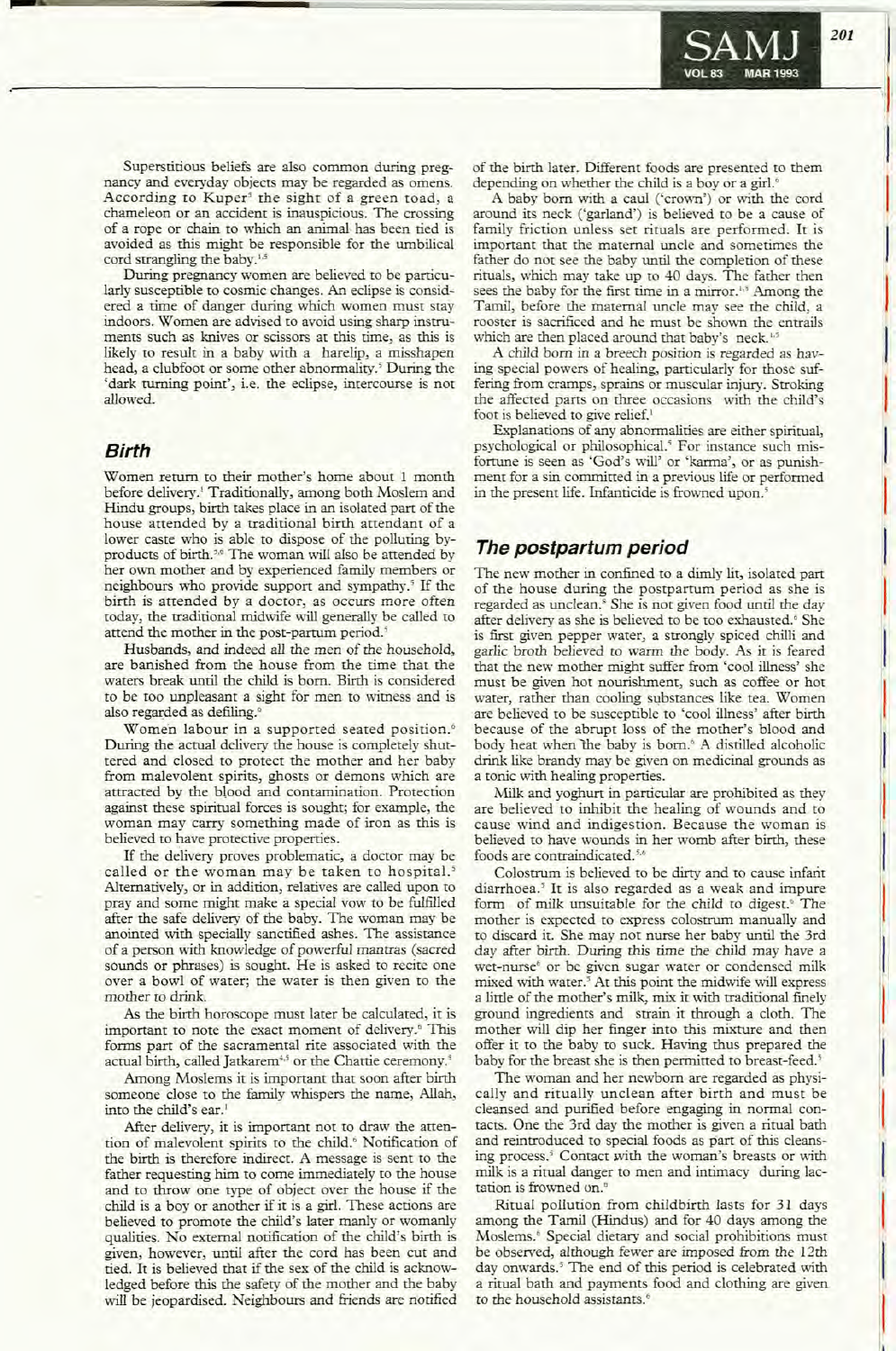Both the home and the people involved must be purified after a birth. Rituals associated with the disposal of the umbilical cord and the afterbirth are part of the purification procedures.'

In the days after birth, the umbilicus is rubbed with an oil mixed with special ingredients which is believed to make the cord wither quickly. When it drops off it may be buried in damp earth where reeds grow or it may be deposited in a place where milk is poured over it. It may also be turned into a talisman by being put into a metal case made by a jeweller and thereafter worn by the mother.

The afterbirth is kept in the birth room in a pot of sand on which a tiny lamp bums until the 9th day after birth, when it is ceremoniously buried outside. Nowadays it is buried immediately after the birth (if hospital procedures allow) in a deep hole. It is believed that if it were accidentally dug up or taken by an evil person or spirit the mother would become infenile or the child would be harmed.

In the days after birth the midwife or other older experienced women will 'shape' the baby's head with firm pressure of the hands to make it round.' She will also pinch the bridge of the nose to a desired formation if this is considered necessary. An elaborate massage of the baby is undertaken, to strengthen its limbs until it is old enough to walk; a mixture of olive oil and mustard is used.

The baby must also be cleansed of the 'dirt and heat' collected while in the womb, and for this purpose it is given small quantities of castor oil mixed with honey from the 1St day after birth. Throughout pregnancy the mother takes small regular doses of castor oil, not necessarily as a purgative, but so that the food she eats does not make the layer of 'dirt' on the child difficult to remove.

## **Sacraments in infancy**

Further purification rituals take place and are recognised as sacraments. Jatkaram is the rite surrounding birth and is performed at the time the umbilical cord is cut<sup>4,5</sup> as well as some days later.<sup>5</sup> The child's horoscope is used to determine auspicious times for future life events and to warn of future dangers. The time of birth is defined as the moment when the head can first be seen.<sup>6</sup> This ceremony takes place partly in the birth room and partly at the site of burial of the placenta.

As part of this ceremony, milk is poured on the ground to cool Mother Earth and offerings are made to the house gods.' Among the Tamil, relatives circle the baby with red water (turmeric and lime mixed) for protection. Both mother and baby have a rimal bath, wash their hair and wear new clothes. The baby receives its first new clothes as gifts from maternal relatives although its first gold jewellery is given by its paternal aunt. The mother's new clothes come from the paternal relatives.

The mother's old clothes are given to the midwife, who is also paid at this point. Traditional payments include a new sari, vegetables and groceries. She is paid handsomely, for it is believed that if she is dissatisfied she will curse the baby.

Of major significance is the rite associated with the naming of the infant. Called Namakara<sup>4,5</sup> it may not take place on the same day as the cleansing ceremony and usually takes place a few days later on about the 12th day after birth. Religious and secular ideas are incorporated into the choice of the name. The child may be named after a god or saint who is thereafter regarded as its prorector. Qualities of the name are expected to be found in the personaliry of the child. The syllables of the

name derermine it pronunciation and are believed to have auspicious powers. A name is chosen on the basis of the child's horoscope. The almanac is consulted, particularly by Hindu people, and a name chosen based on a set of syllables given as suirable. For Moslems, numerological considerations are important in the choice of a name.<sup>6</sup> The name given (raas name) is special and rarely used as it could be misused for evil purposes. It is of importance in the later choice of a suitable spouse for the child and is different from the child's calling name.

The procedures followed for this ceremony are elaborate. The baby is bathed, oiled, dressed in its best clothes and placed in a cradle made from the mother's wedding sari. Grandparents and aunrs from both sides rock the cradle and sing special lullabies. A priest or elder lights a camphor and waves it in circles over the child while reciting a mantra. He sprinkles water on the child and calls its name three times. A special tray containing turmeric water, lime flowers, charcoal, chillies and lighted camphors is passed around the child three times by relatives to ward off evil spirits and the evil eye. Coins are collected and given to the midwife or another elderly woman in need.'

Further purification rites are still needed, particularly for the baby. Five further sacramental ceremonies are usual in the child's early years. Suryalokan' or Nishkaran<sup>4,5</sup> takes place when the child is about 3 months of age and records the child's first outing. The baby is 'shown to the sun'. A ceremony called Upevestan celebrates the child's first being allowed to sit on the ground.' Anaprasna follows at about the 6th month when the child first takes solid food.<sup>4,5</sup> The shaving of the child's first hair is called Chaula' or Cudakarana<sup>4</sup> and occurs before the child's 5th year. It is usually held in the 3rd, 5th, 9th or 11 th month or in the 3rd year of life.' The baby's head is shaved in the presence of the father's sister who pushes the 'stomach hair' into a lump of dough together with a coin. While the hair is being cut the surrounding women sing to the accompaniment of a drum. The dough and its contents are thrown into running water for dispersal. Removing the child's hair is said symbolically to remove any ritual pollution that still adheres to the child from its uterine life.<sup>6</sup> life.<sup>6</sup>

The hair-cutting ceremony is somewhat different among Moslems.' The child's hair is removed and money equal in weight to the child's hair is given to chariry. If the child is a girl, a goat is slaughtered on the day of the ceremony; two goats if a boy. The child is named on this day too, according to Kuppasami<sup>1</sup> and, if a boy, circumcised. Reports of Hindu circumcision of male babies delay this procedure until about the 9th year.

In the ceremony of Karanvedkharma the child's ears are pierced.' The birth and naming ceremonies as well as the ceremonial cutting of the child's first hair are widely practised.<sup>5</sup>

# **Infancy**

During its early months and years the baby is vulnerable to harm from many sources and must be protected by talismans and incantations, for example, a dor of holy ash on its forehead or a tiny knife under its pillow or pinned to its clothing.<sup>1,5</sup>

Particularly important for male babies is to have a band of black beads or black cord tied around the waist to prevent illness caused by contact with something polluted.<sup>1.5</sup> Males will wear this thread for the rest of their lives; females for only a few months. It is believed to give males strength, sexual and physical. Females do nor